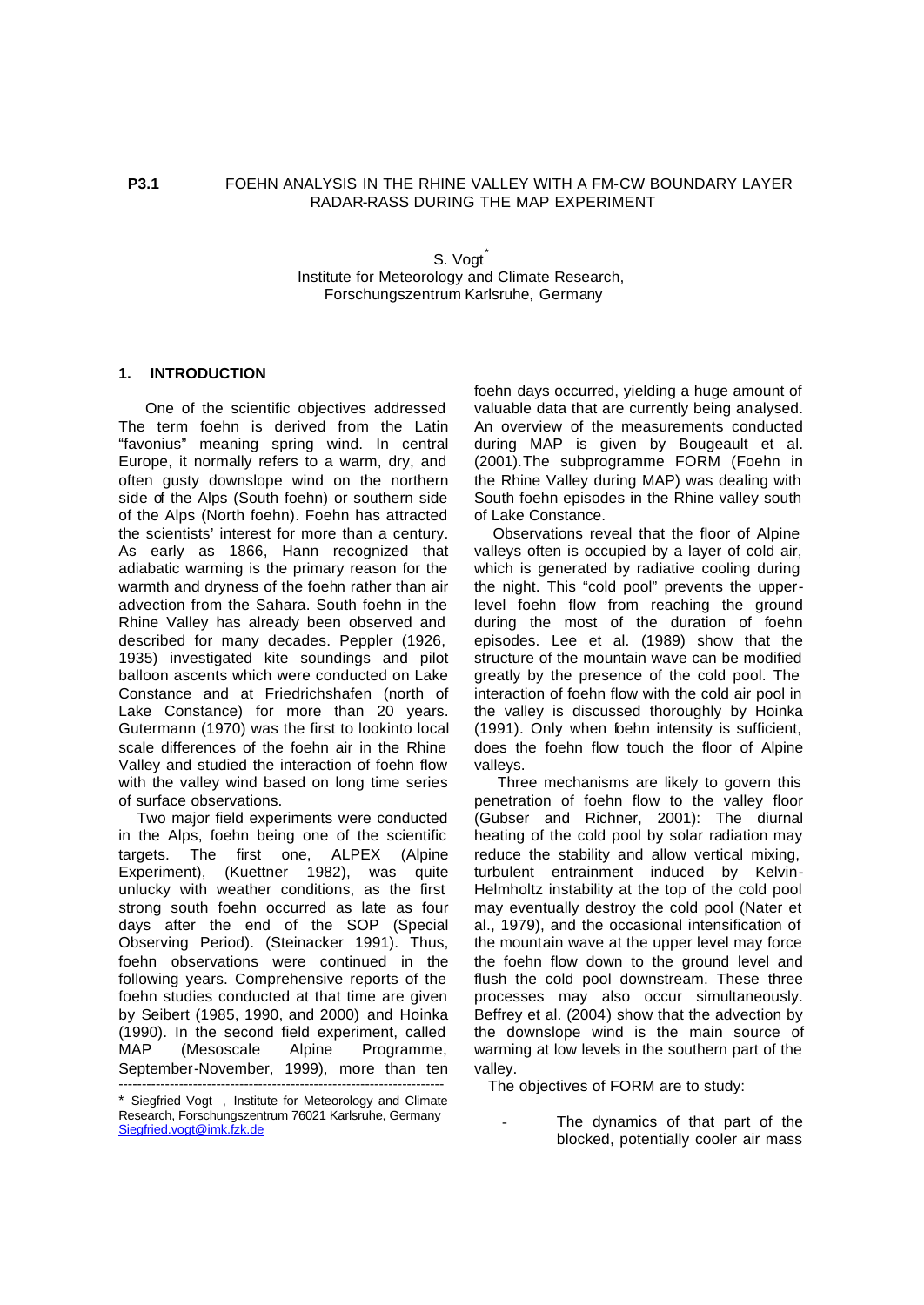that typically reaches up to the mean crest height on the windward side of the main ridge, which is flowing through deep Alpine passes towards the lee-side valleys.

- The interaction between low-level and mid-tropospheric foehn flows on the scale of large alpine valleys, with the understanding and forecasting of foehn-related phenomena like turbulence being improved.
- The mechanism of temporal and spatial evolution and cessation of foehn flows in complex valley systems on a local scale.
- Interaction of foehn with the boundary layer, and the process of removal of the cold air pool.

# **2. EXPERIEMENTAL DESIGN**

Reasons for choosing the Rhine valley as the FORM target area included:

- The spatial extension of the target area should include the crest of the Alps and parts of the Alpine foothills.
- Several low passes in the main crest of the Alps should allow the development of shallow foehn.
- It is well equipped with existing routine observation networks.
- Improvement in forecasting the breaking-through or ending of foehn is of crucial importance to storm warnings for Lake Constance.

The Alpine Rhine Valley (Fig.1) extends over about 80 km between the confluence of Vorderand Hinterrhein and Lake Constance. In the south several tributaries are located. They start at the main Alpine crest and may feed the foehn flow in the main valley. Further to the north, there are several kinks in the valley axis. These changes in direction often are quite abrupt. In the area of Sargans, another valley opens westward to the Seez valley and the Walensee. Further to the north, the Walgau runs into the Rhine valley.

 At the bottom of the valley, the prevailing land use is agriculture with some forests mainly along the rivers and creeks. Vineyards are very common in the Rhine valley, especially on the gentle eastern slope in the area between Landquart and Sargans. As for the rest, the slopes are mainly forested. Above about 1500 m asl, alpine meadows prevail. The population density is highest in the valley floor. The most densely populated areas are found in the Austrian part of the Rhine valley towards Lake Constance and in the region of Chur. In the same areas, significant industrial zones have been established.

Fig. 1 Experimental setup and terrain elevation in the FORM area



automatic and micrometeorological stations

 The location of the Radar-RASS is at *Rankweil*, Altenrhein, Feldkirch and Vaduz are synop stations used,

 Radio sonde stations used are at Diepoldsau and Buchs -Grabs.

 During the period of the field campaign of FORM, from 7 September to 15 November 1999, the following unique observation network was deployed. (see also Fig. 1):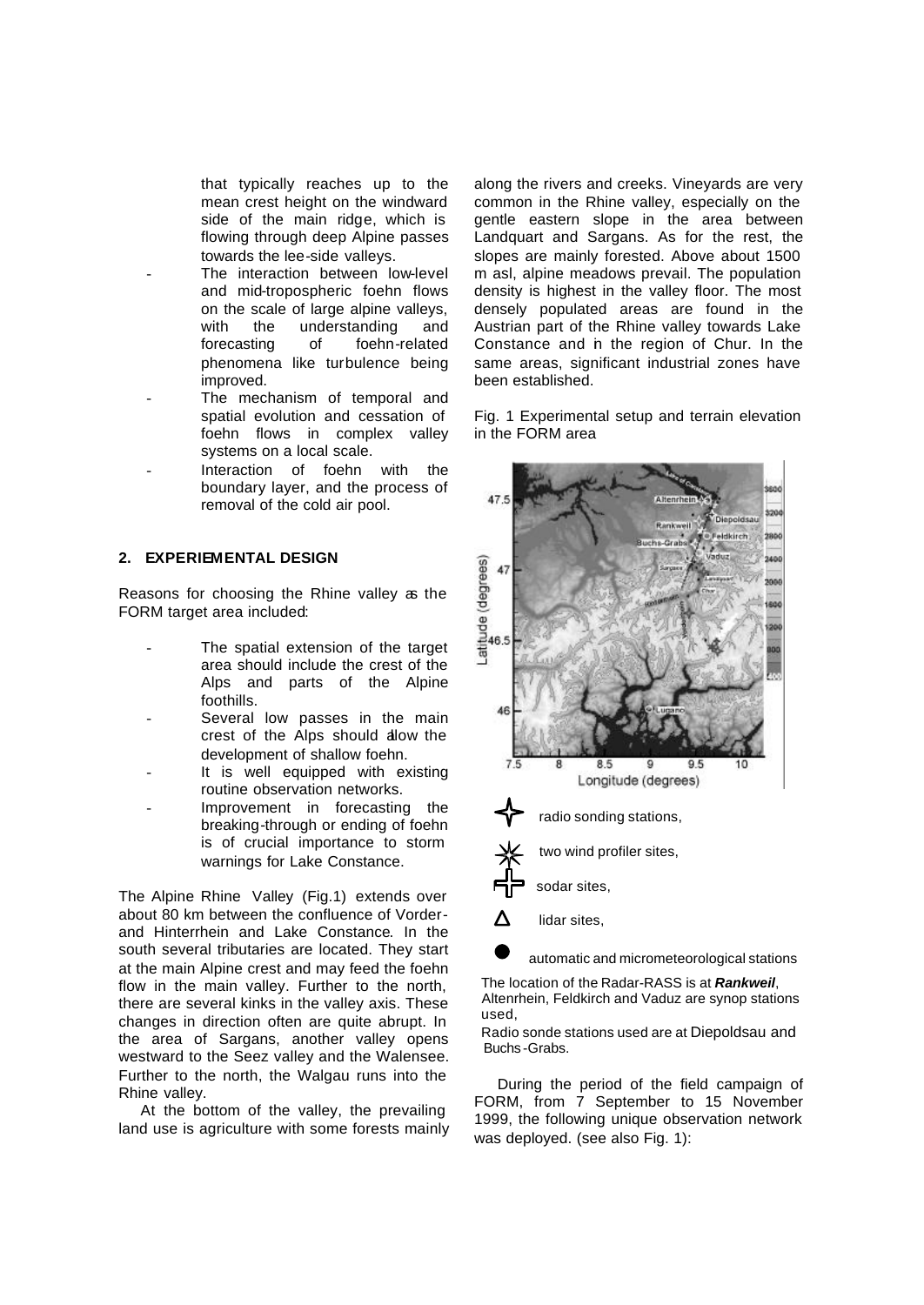- 7 radio sounding stations with three soundings made per hour during the IOPs by the Swiss army,
- 2 wind profilers, one with RASS, continuous operation,
- 3 sodar, continuous operation,
- 2 lidar,
- 2 aircraft,
- numerous automatic and micrometeorological stations for meteorological and chemical measurements,
- special instrumentation, e.g. a scintillometer, constant level balloons, one tethersonde, a cable car sonde, and several video and photo cameras.

 One of the two wind profilers was the boundary layer Radar-RASS of the Institut fuer Meteorologie und Klimaforschung. It was located near Rankweil in the middle of the Rhine Valley. The Radar-RASS is a mobile system, especially designed for probing the lower atmosphere, i.e. the planetary boundary layer. More details will be found in Bauer-Pfundstein (1999). All measurements are based on the backscattering of electro-magnetic waves in the atmosphere. Waves are scattered either on microturbulent fluctuations of the atmospheric refraction index which is associated with fluctuations of the temperature and humidity, or on artificial fluctuations of the refraction index, which are generated by the transmission of an appropriate sound source.

 The Radar-RASS works in two modes: the RASS-mode and the clear-air-mode. In the RASS-mode the Radar-RASS records the air temperature by detecting the propagation of sound pulses with a RADAR. Rain does not disturb much. In the clear-air-mode the Radar-RASS observes the electro-magnetic structure parameter of the refractive index  $C_n^2$ , which in contrast to its acoustic counterpart is mainly dominated by moisture fluctuations but much less by temperature fluctuations. The Radar-RASS has a five-beam geometry with two bistatic radiofrequency (rf) and one acoustic (ac) antenna. The antennas are quadratic phased arrays, each of them consisting of 64 elements. The ac antenna is a 1:2 scaled copy of the rf-array to match the rf-beam at the Bragg-wavelength. The rf-antenna emits continuous waves that are frequency shifted

with a saw tooth modulation (FM-CW Doppler Radar) in order to provide a fine range gate resolution. Contrary to a conventional pulse Radar the height resolution is not calculated by means of the travel time of the rf-waves but is proportional to the frequency shift between the transmitted and received signal.

 The sound source is not only used to measure the vertical sound velocity and hence the temperature, but also to estimate the wind components in the so-called RASS-mode. This is possible because the ac-beam is simultaneously shifted in the same four oblique beam directions like the rf-beam. The combination of the RASS-mode and the clearair-mode allows estimating two independent and redundant wind profiles.

| Tab.1 Technical data of the wind profiler- |  |  |  |
|--------------------------------------------|--|--|--|
| RASS (left column: electro-magnetic        |  |  |  |
| waves, right column: acoustic waves)       |  |  |  |

| Frequency                              | 1290 MHz                                      | 2700 - 3000 Hz                          |  |
|----------------------------------------|-----------------------------------------------|-----------------------------------------|--|
| Power                                  | 6400 W                                        | 320 W                                   |  |
| Antenna aperture                       | 3.2m x 3.2m                                   | $1.6m \times 1.6m$                      |  |
| Antenna gain                           | $33.5 \text{ dB}$                             | $33.5 \text{ dB}$                       |  |
| Beam direction                         | $\pm$ 8.5 $^{\circ}$ off zenith<br>in N-S-W-O | $±8.5^\circ$ off zenith<br>in $N-S-W-O$ |  |
| Antenna type                           | 8 x 8 pyramidal<br>horns                      | 8 x 8 exponential<br>horns              |  |
| Number of range<br>gates               | 78                                            | 24                                      |  |
| Width of range gate                    | 60 m (variable)                               | 60 m (variable)                         |  |
| Averaging time per<br>beam             | 10 sec (variable)                             | 10 sec (variable)                       |  |
| Averaging time wind<br>and temperature | 30 min (variable)                             | 30 min (variable)                       |  |

 Measuring the acoustic wave speed yields in a straightforward way the virtual temperature  $T_v$ . The virtual temperature is defined as the temperature the air would have if it were completely dry and is at the same pressure. The local speed of sound  $y_c$  is related to the virtual temperature by:

$$
v_{\rm ac} = (\gamma \, RT_v)^{\frac{1}{2}} \approx 20 \, T_v^{\frac{1}{2}}
$$

where  $v_{ac}$  is speeding m s<sup>-1</sup>,  $\gamma$  is the ratio of the specific heats and R is the universal gas constant of air.

 The Radar-RASS can be rotated on the trailer, and the distance separating the acoustic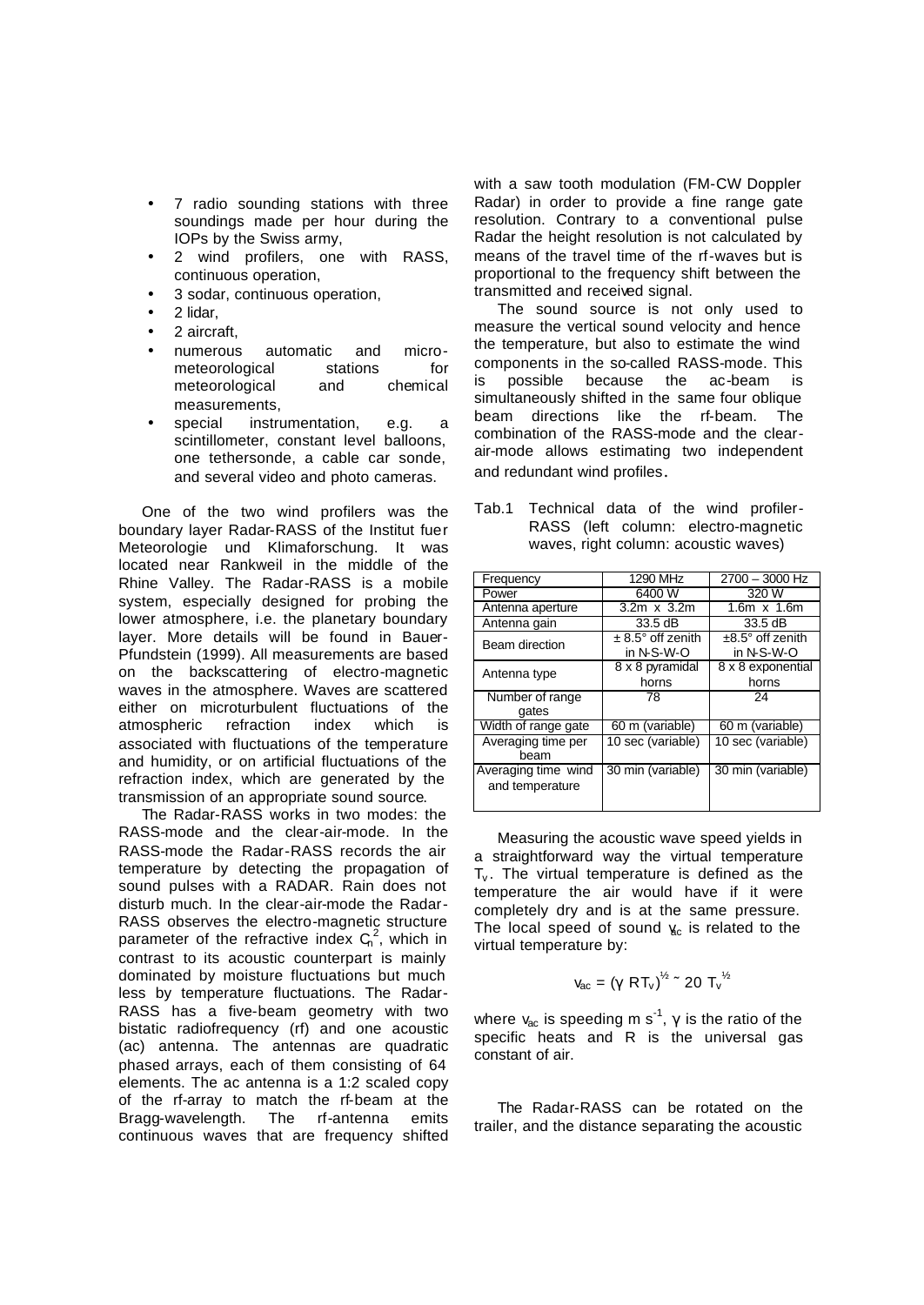antenna from the rf antennas can be varied by means of a sliding boom, allowing the acoustic source to be positioned for maximum efficiency upwind on the rf-antennas in dependence on wind speed and wind direction.

Fig. 2 Bird's eye view of the Radar-RASS



## **3. SYNOPTIC DESCRIPTION**

During 77 days of measurements there were 17 days with South foehn at the Radar-RASS site. We have selected three different foehn situations (IOP2, IOP15, and IOP16) for our presentation. foehn event IOP2 was a strong deep foehn event. Its origin was essentially dynamic. In the second event (IOP15) the cold air pool in the valley was removed very slowly but steadily. In the third event (IOP16) the warm foehn air did not reach the valley floor, very sharp gradients of temperature had been detected only some 100 m above ground level

## **3.1** *IOP2*

The Synoptic situation of IOP2 is characterized by a cut-off low above a surface cyclone located west of Ireland and an anticyclone over Eastern Europe. A cold front, associated with this cyclone, is very dongated along a North-South axis. The front crosses France during Sep.19<sup>th</sup> and reaches Italy and Germany during the next day. The Foehn maximum happens during the night. A permanent Southward flow drives air coming from North Africa towards the Alps before the arrival of the front. The front arrives in the Rhine valley on Sept.  $20^{th}$  around 12 UTC and this was the end of the foehn.

 The synoptic situation near ground level is characterized best by time series of temperature and pressure of one location South of the Alps (Lugano) and another location North of the Alps right in the lower Rhine valley (Vaduz), see Fig. 3. IOP2 is a strong deep Foehn. All the measurements and the simulation outputs (Jaubert et al. 2003) confirm the essentially dynamical origin of the Foehn.

Fig. 3 Time series of temperature and pressure of Lugano and Vaduz during IOP2. (Lugano is South, Vaduz is North of the main crest of the Alps).



#### **3.2** *IOP15*

 The synoptic situation of IOP15 was characterised by an extensive trough extending from the North Sea to France with strong cold air advection over the British Isles (-28°C in 500 hPa) and a very strong positive vorticity advection ahead. East of Iceland, a surface cyclone was located over Ireland on November 5<sup>th</sup>, 12 UTC, and moved to the East. The cold front associated with this cyclone was SW-NEoriented. Just south of the Alps, a secondary low located over Corsica slowly filled up.

 On the surface, the cross-alpine pressure gradient (Lugano-Vaduz) increased first between 5 and 11 UTC, November  $5^{\text{th}}$ , to reach 5 hPa. (Fig.4). This was in relation with the first warming measured by the wind-profiler-RASS in the Rhine valley. These are classic south foehn conditions.

Fig. 4 Time series of temperature and pressure of Lugano and Vaduz during IOP15.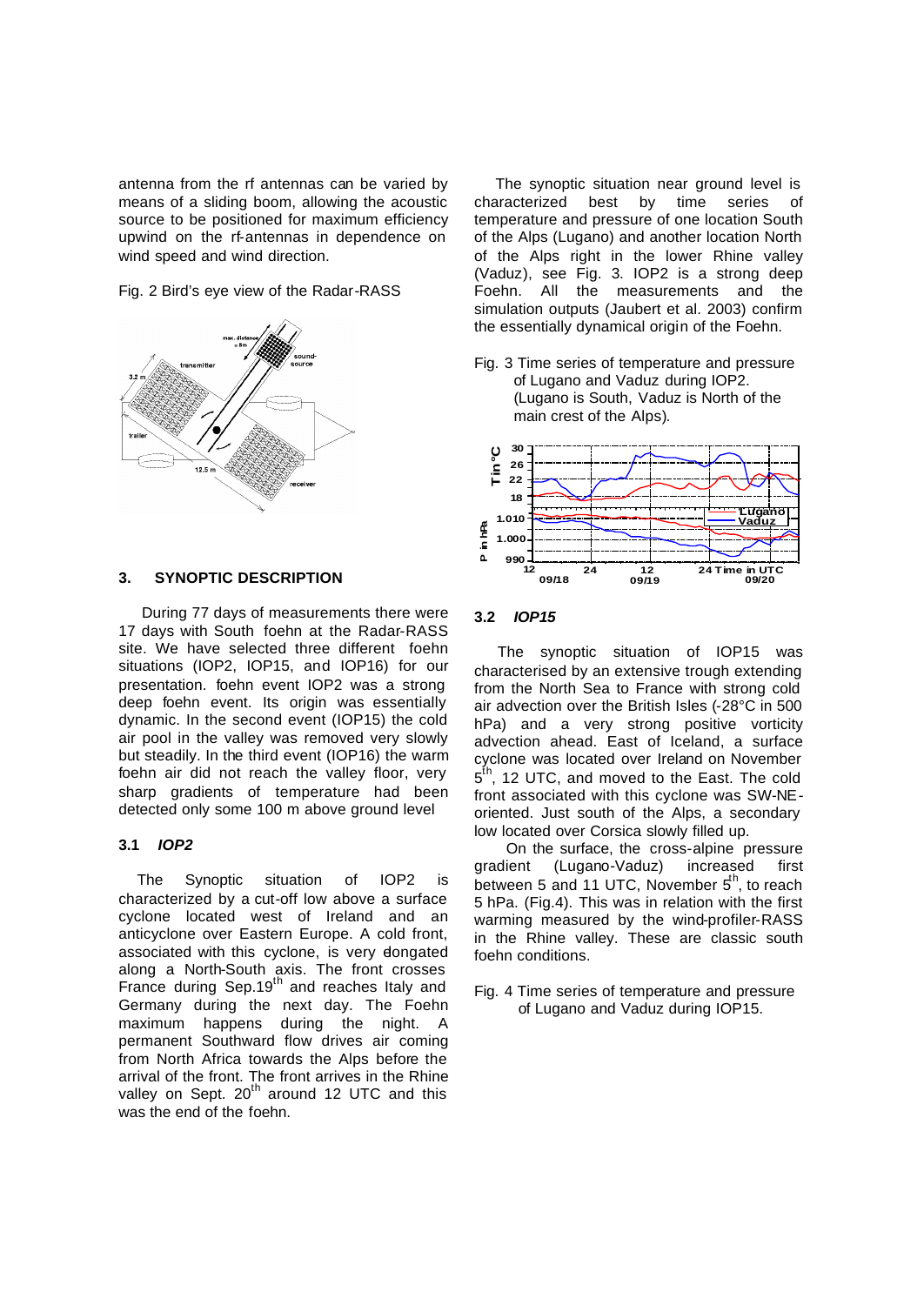

 The cold air pool in the Rhine valley in the area of the Radar-RASS became increasingly shallow until the warm foehn air touched the valley floor in the early evening of November 5<sup>th</sup>. However, the foehn stayed intermittent. Around 22 UTC, the flow was lifted up by colder air for about 2 h. Foehn re-established until the frontal system reached the Rhine valley around 6 UTC on November 6<sup>th</sup>. The cold front reached the outlet of the Rhine valley near 8 UTC, November 6<sup>th</sup>. Then, a strong and cold northerly wind flooded the Rhine valley at a low level.

# **3.2** *IOP16*

This IOP event was a shallow South behn event triggered by a retrograding vortex southeast of the Alps. On Nov. 11<sup>th</sup> the surface pressure filed showed a shallow and only temporarily deepening Low in the area of Sardinia-Corsica. A High pressure field was still spreading North of the Alps with a pronounced centre over the British isles ( max. > 1040hPa).

The upper level cut-off Low shifted towards West on Friday Nov.  $12<sup>th</sup>$  reaching from the Gulf of Biscay to the Iberian Peninsula. The surface pressure field showed the cyclone South of the Pyrenees over the western Mediterranean Sea. Surface pressure gradient over Eastern Alps was weakening, while it becomes a little bit stronger over the Western Alps. Pressure difference of Lugano-Vaduz was still positive but only weak (< 3hPa, see Fig. 5).

Fig. 5 Time series of temperature and pressure of Lugano and Vaduz during IOP16.



On Sunday Nov.  $13<sup>th</sup>$  foehn reached its maximum in the Rhine Valley, but only at higher altitudes (> 1400m asl.) Contrary to the other foehn events, the present foehn was not stopped by an approaching front from the West. But the upper level cut-off Low was connected with the deepening through from Northeast Europe.

#### **4. DEVELOPMENT OF FOEHN AS SEEN BY THE RADAR-RASS:**

 Foehn structures are illustrated best by timeheight cross section of wind and potential temperature at the Radar-RASS location. (Figs. 6, 8 and 10) Due to the slow sound speed the height coverage of temperature is always less than that of the wind. In case of IOP2, where the wind speed in the valley goes up to 20ms-1 , the Radar-RASS temperature reaches only up to 800m agl.

## **4.1** *IOP2*

 First indications of the beginning of South foehn at the Radar-RASS location was increasing wind speed and a change in wind direction from South to South-East beyond 900m agl in the early morning hours on September  $19<sup>th</sup>$  (Fig 5). One hour later the temperature simultaneously increased at all heights (Fig.7) and the wind speed increased even more  $($  > 15 ms<sup>-1</sup> at the lower range gates).

Fig. 6 Time series of temperature and wind during IOP2.



 The warm and dry foehn air became evident in the bad S/N ratio of the clear-air signal. Therefore the estimation of wind barbs was nearly impossible. But we do have wind barbs at the lower heights ( <500m agl) because of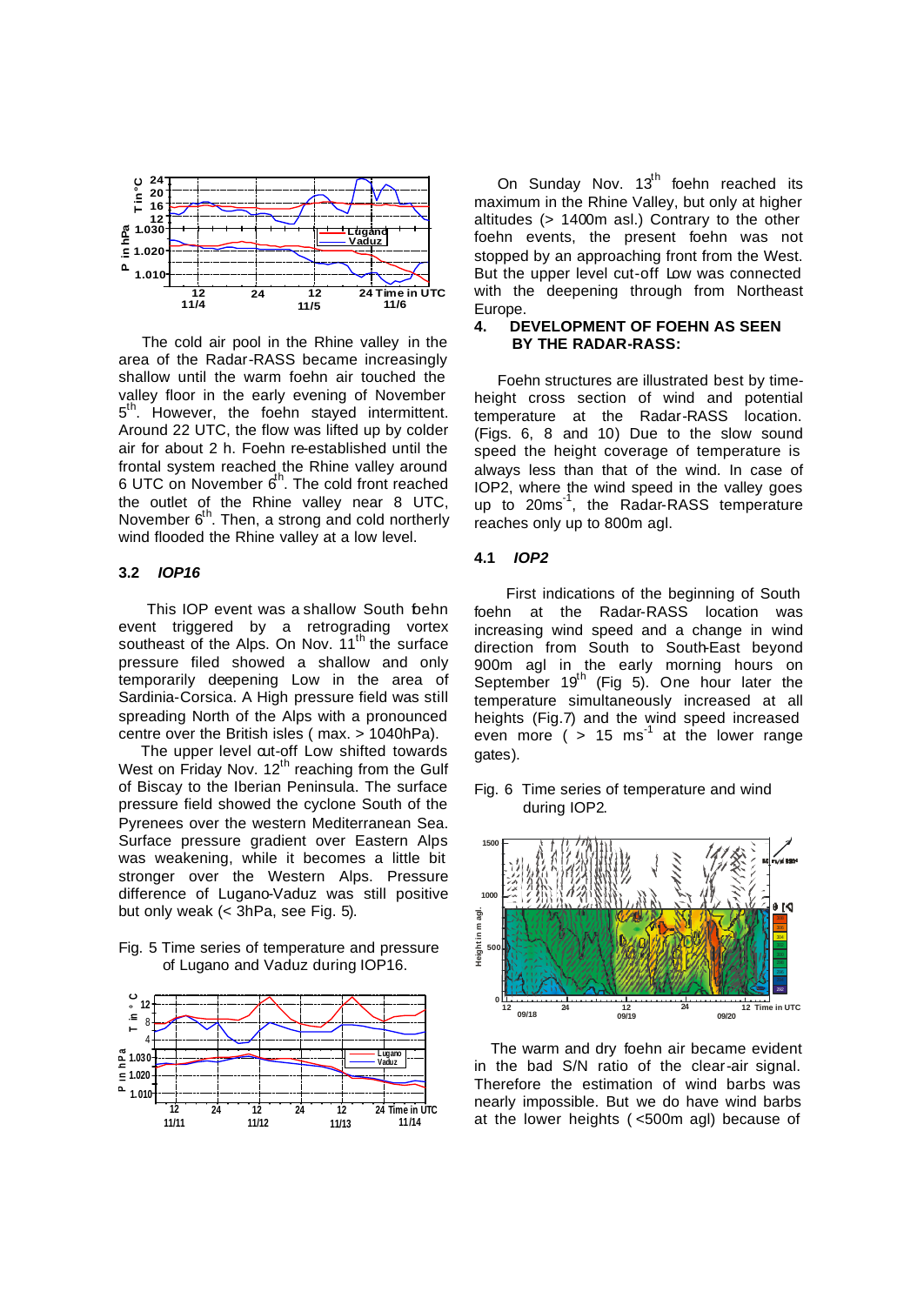the RASS-mode used, see Sect. 2. These Foehn condition lasted more than 15h.

 Foehn maximum happened during the early morning hours of September  $20^{th}$ . This coincided with the maximum of the pressure difference between Lugano and Vaduz (10hPa). Soon after the pressure difference was decreasing Foehn was ceasing. The front mentioned in Sect. 3.1 arrived in the Rhine Valley on Sept. 20<sup>th</sup> around noon and this was the final end of the Foehn.

Fig. 7 Time series of potential temperature at selected heights.



#### **4.2** *IOP15*

 Warm south wind was detected first at an altitude of 1.2 km around midnight November  $4<sup>th</sup>$ , (Fig. 8). It lasted nearly 19 h until the foehn penetrates down to the valley floor. The descending was not uniform but with some intermittent periods. An overall descending rate of 40 m  $h^{-1}$  is estimated, see also Fig. 9

Fig. 8 Time series of temperature and wind during IOP15



Five time periods of IOP15 can be detected at the wind profiler site.

- i. Growing of cold pool during the night and warming in the morning, 0-7 UTC.
- ii. Onset of foehn and eroding of the stagnant cold pool mainly due to advection (see Jaubert et al. 2003), 8-17 UTC.
- iii. Break through of foehn to the valley surface after November 5<sup>th</sup>, 18 UTC.
- iv. Intermittence of foehn and growing again of the cold air pool around midnight November 5/6<sup>t</sup> .
- v. End of foehn due to the arrival of the perturbation after November  $6<sup>th</sup>$ , 6UTC.



Fig. 9 Selected height profiles of virtual temperature for time periods 1-3.

At 00 UTC on November  $5<sup>th</sup>$ , the cold pool observed is 600 m deep and is separated from the foehn layer (7 K warmer) by a 300 m deep transition zone. The wind has a small southerly component. The depth of the cold pool diminishes slowly at first, and then more rapidly between 7 and 10 UTC, reaching then 250 m while the wind turned to the south.

 The same temperature conditions prevail until 16 UTC November 5<sup>th</sup>, when the depth of the cold pool again start diminishing abruptly, leading to a foehn touchdown at approximately shortly after 18 UTC on. The cold pool reappears between 21 UTC on November 5<sup>th</sup> and 1 UTC on November 6<sup>th</sup>. Then foehn is reestablished at the ground until 6 UTC on November  $6<sup>th</sup>$ , when the foehn is stopped by the arrival of the perturbation. It is noteworthy that northerly winds are already present after 4 UTC on November  $6<sup>th</sup>$  at lower levels up to 500 m above ground level. A temperature cooling of 2 K is simultaneously to be seen.

 As already described by Beffrey et al. (2004), at the location of the confrontation between the foehn air and the cold pool, the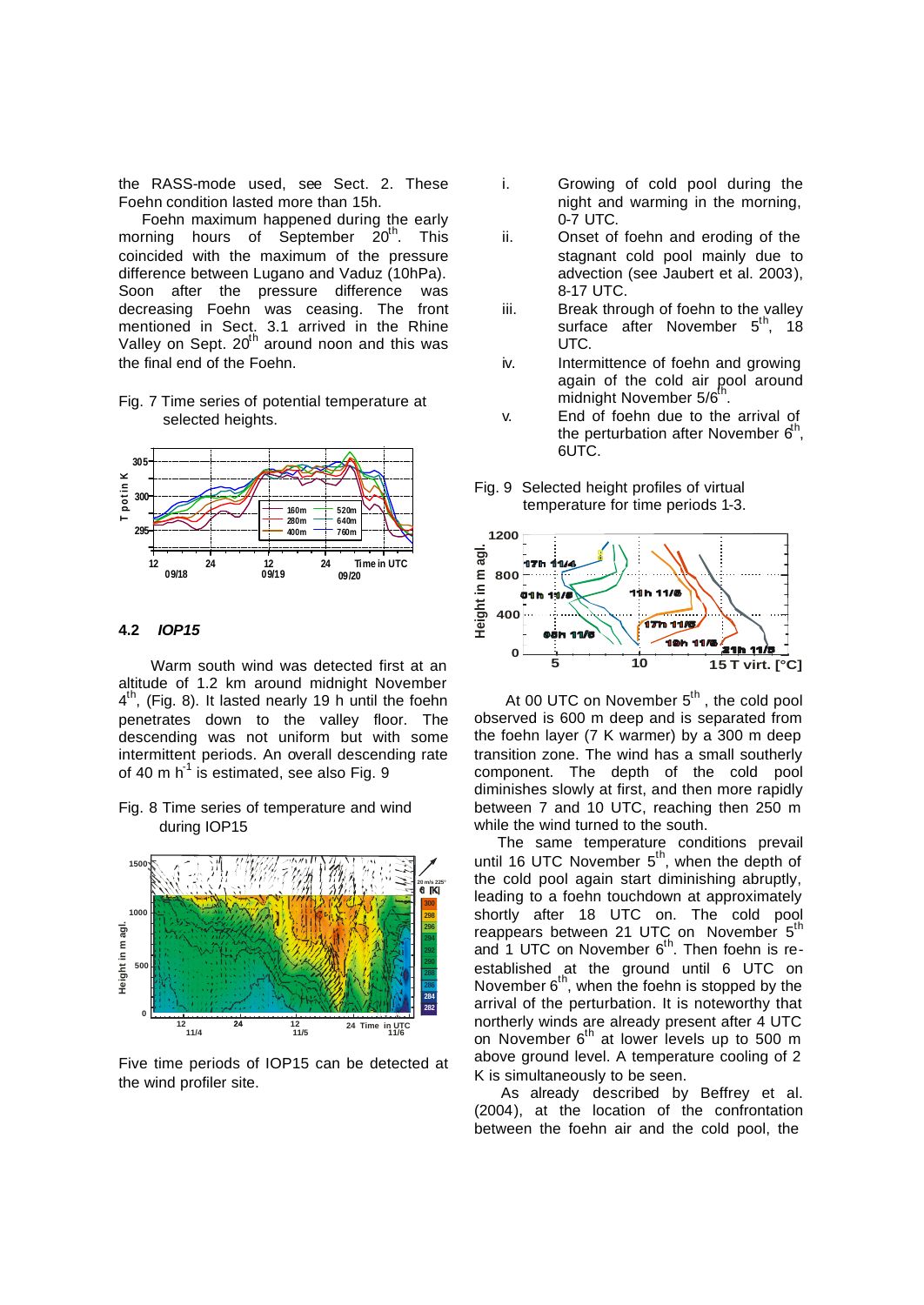foehn air is suddenly rejected above the cold pool, in hydraulic jump behaviour. The interface location, located south of Vaduz before 19 UTC, changes suddenly to reach a location between Rankweil and Diepoldsau during a large part of the foehn event. However, this point is not stationary. Near 21 UTC, the intensity of the southward wind in the cold pool increases, the interface location is rejected to the south for two hours. This is the beginning of a new period, where the lee wave structure is perturbed from the North West, in relation with the arrival of the perturbation. Finally, at 05 UTC the cold air floods the Rhine valley from the North.

## **4.3** *IOP16*

Around 9UTC on Nov. 11<sup>th</sup> wind velocity was speeding up beyond 1000m agl and a first warming was detected. (Fig. 10)

Fig. 10 Time series of temperature and wind during IOP16



 In the course of the day until 23UTC the warm Foehn air came down till 300m agl. Afterwards Foehn retreated for some hours to upper heights, but Foehn re-established in the morning hours of Nov. 12<sup>th</sup> and came down again till 600m.

Fig.11 Time series of potential temperature at selected heights.



Later on very pronounced up and down oscillations of the interface of warm Foehn air with wind velocity around 7  $\text{ms}^{\text{-1}}$  and the cold and calm air near ground level were observed, see the wind profiles in Fig.11.

Fig. 11 Wind barbs on Nov.  $13<sup>th</sup>$ . The red line is indicating the discontinuity of foehn and cold air near ground level.



 Contrary to IOP2 and IOP15 the end of Foehn during IOP16 was not abrupt due to an approaching front, but gradually due to changing large scale pressure conditions. (see Fig. 5)

# **5. CONCLUSION**

 Thanks to the excellent resolution in time and height of temperature and wind measured by the Radar-RASS it is possible to get a very detailed picture of the evolution of the all three foehn events. This is not possible with other profiling systems like radio soundings even with the present dense ascent intervals of 3h during the FORM experiment.

 The events IOP2 and IOP15 were simulated using the Non-hydrostatic model Meso-NH with great realism.(Beffrey et al. 2004; Jaubert et al. 2003). These simulations allow describing detailed characteristics and evolution of Foehn flow at the level of the valley floor. The documentation of the interaction between the down slope winds, the stagnant cold pool and the large scale flow of the valley is a first step in the understanding of the phenomena.

# **6. REFERENCES**